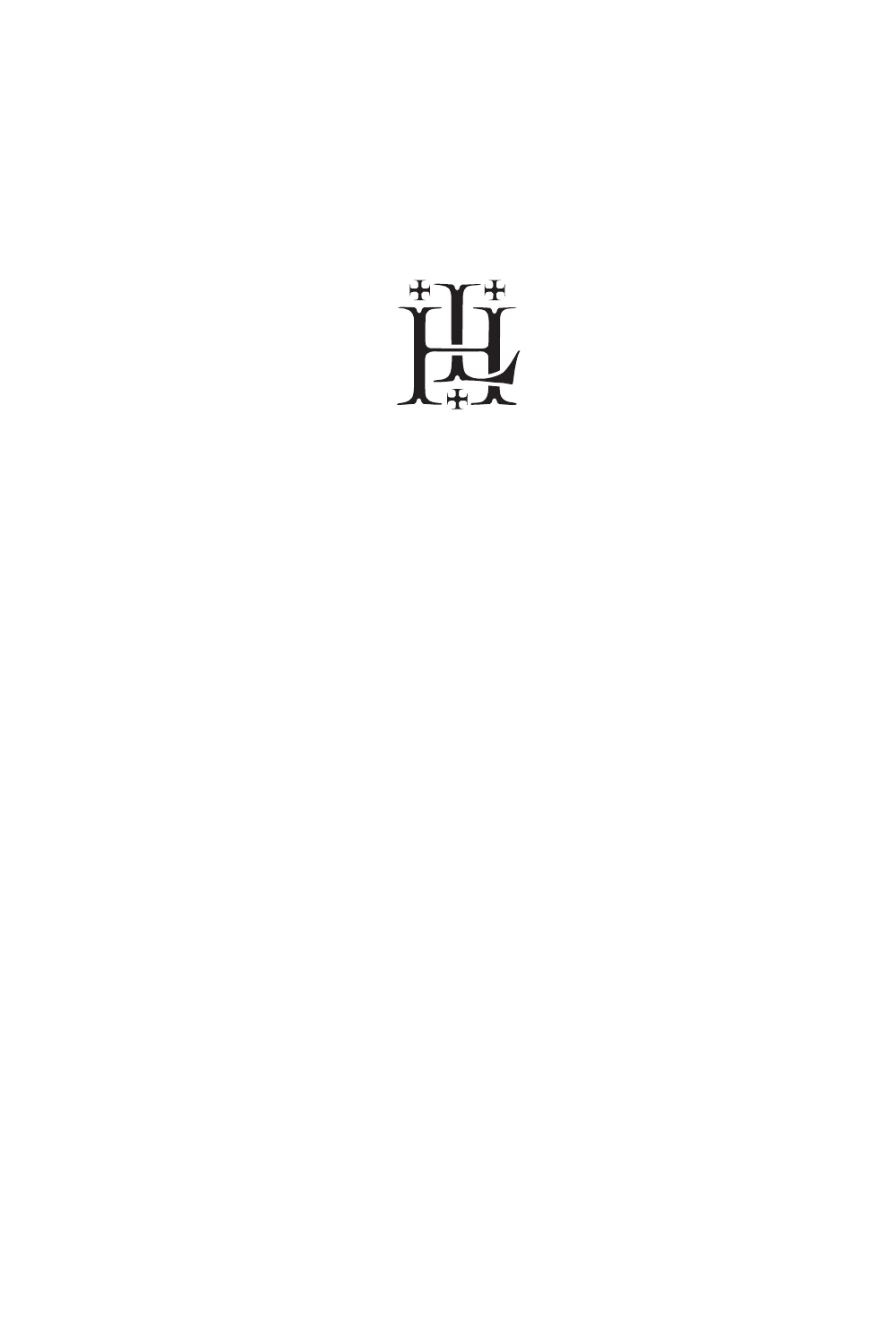The Latin Hymns of the Lutheran Church

edited & translated by

matthew carver

1ST EDITION



EMMANUEL PRESS  $\bigoplus$  FORT WAYNE, IN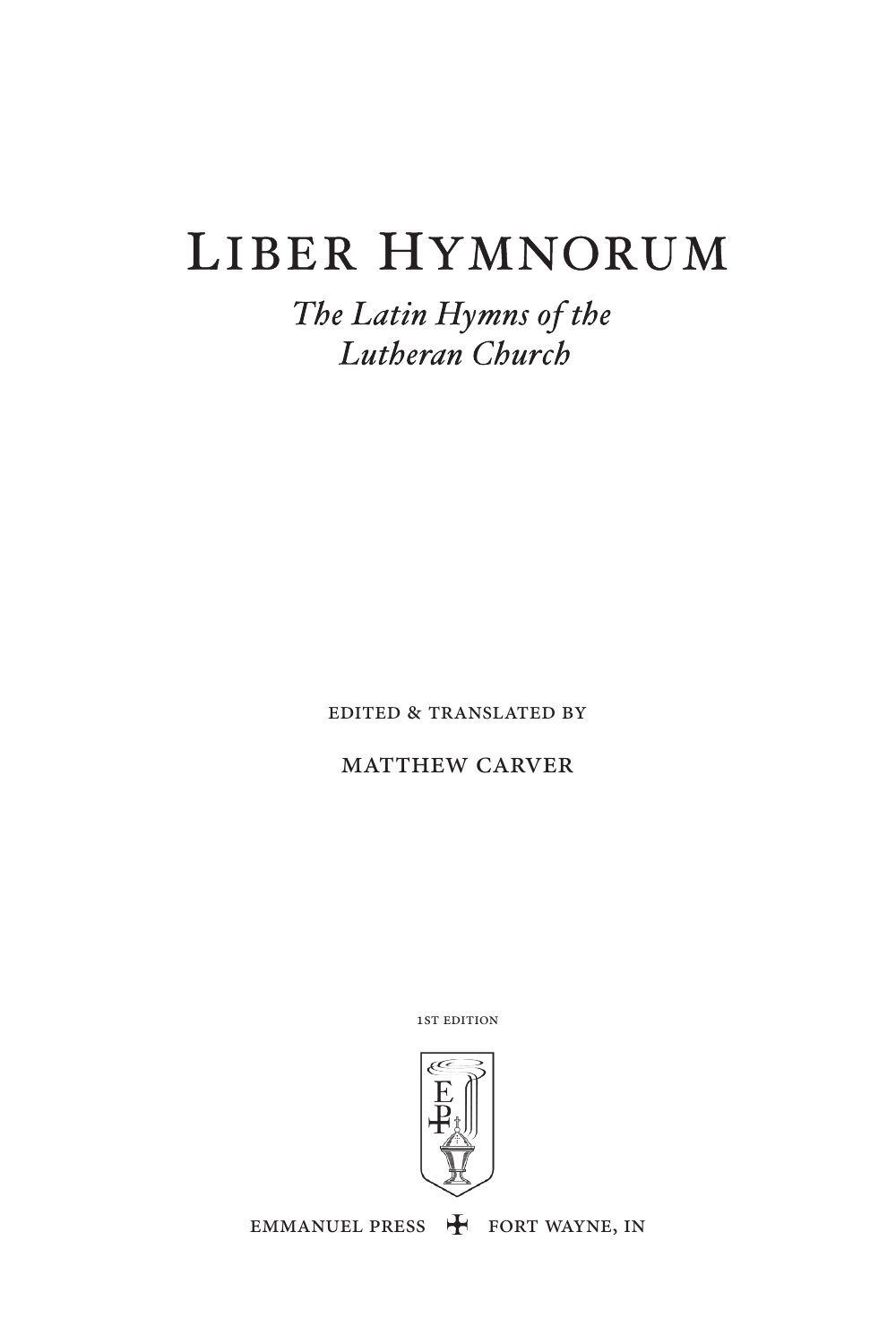# **CONTENTS**

|                |                                          | Page                               | Hymn         |
|----------------|------------------------------------------|------------------------------------|--------------|
|                | CALENDAR, OR TABLE OF FIXED FEASTS       | xi                                 |              |
|                | <b>TABLE OF HYMN ASSIGNMENTS</b>         |                                    |              |
|                | Their Yearly Course                      | xii                                |              |
|                | Proper & Common of Saints                | xiv                                |              |
|                | <b>HYMNS IN ENGLISH</b>                  |                                    |              |
|                | I. The Daily Office                      | $\lceil 1 \rceil$                  | $\mathbf{1}$ |
| H.             | Times & Seasons                          | $\begin{bmatrix} 31 \end{bmatrix}$ | 24           |
|                | III. Church Dedication                   | $\lceil 59 \rceil$                 | 54           |
|                | IV. Proper of Saints                     | $\left[67\right]$                  | 55           |
|                | v. Common of Saints                      | $\lceil 95 \rceil$                 | 78           |
| VI.            | Hymns of the Procession & Mass           | $\left[113\right]$                 | 91           |
|                | VII. Additional Songs & Chants           | $[123]$                            | 95           |
|                | VIII. Spiritual Songs                    | $[139]$                            | 108          |
|                | <b>HYMNS IN LATIN</b>                    |                                    |              |
| I.             | The Daily Office                         | $[153]$                            | $\mathbf{1}$ |
| H.             | Times & Seasons                          | $[179]$                            | 24           |
|                | III. Church Dedication                   | $\lceil 211 \rceil$                | 54           |
|                | IV. Proper of Saints                     | $[215]$                            | 55           |
|                | v. Common of Saints                      | $[245]$                            | 78           |
|                | VI. Hymns of the Procession & Mass       | $\left[261\right]$                 | 91           |
|                | VII. Additional Songs & Chants           | $[273]$                            | 95           |
|                | VIII. Spiritual Songs                    | $[287]$                            | 108          |
| <b>INDICES</b> |                                          |                                    |              |
|                | I. First Lines with Hymn Number & Author | $\left[297\right]$                 |              |

III. First Lines with Melody Numbers [303] iv. Comparison of the Melodies among the Sources  $[\,\,]$  305]

II. Authors with Hymn Numbers [301]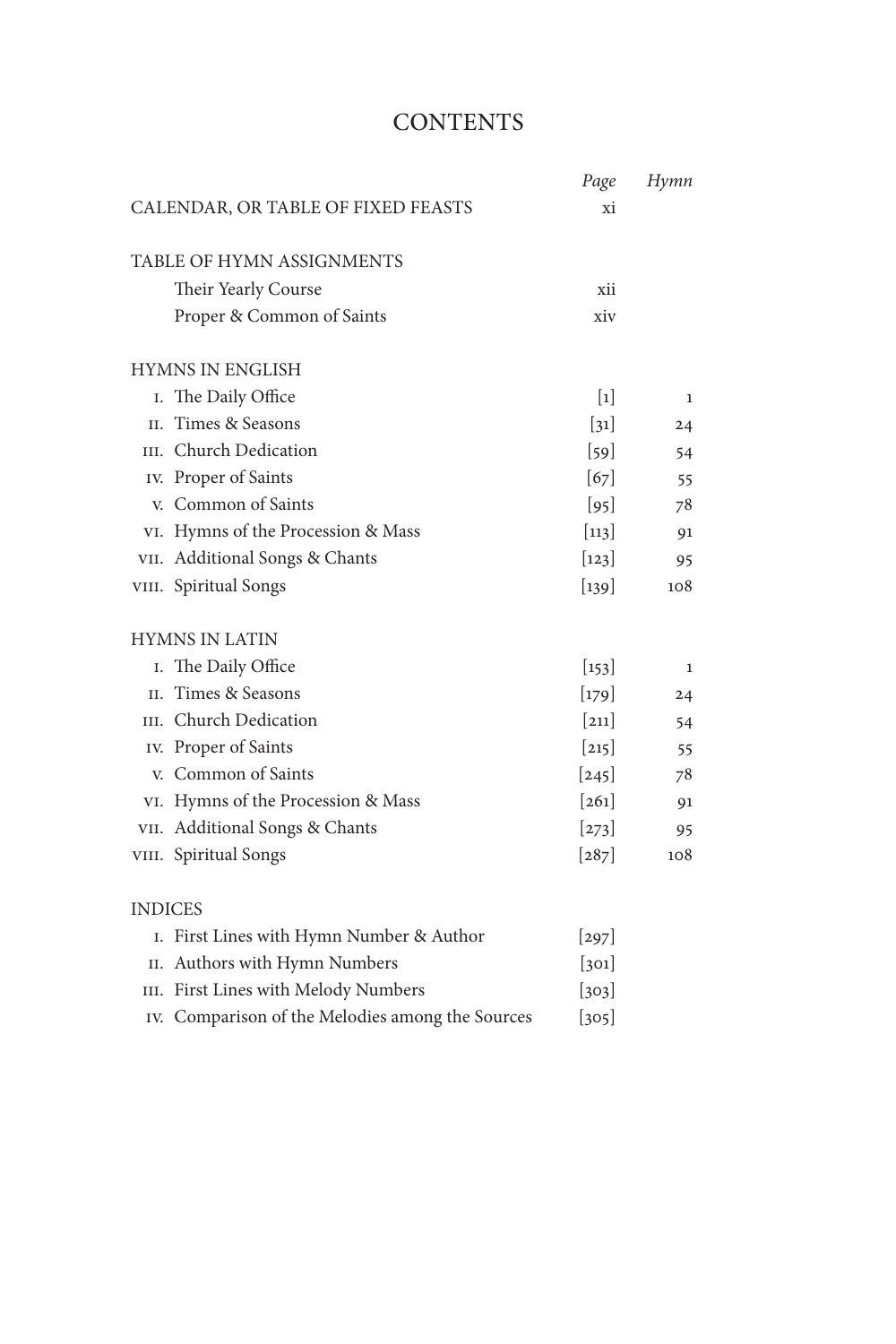# THE HYMNS IN THEIR YEARLY COURSE

Numbers refer to the same hymn in both the English  $\mathfrak{G}$  the Latin sections.

#### THE DAILY OFFICE

From the Octave of Epiphany to Invocavit; from Trinity Sunday to Advent.

 Hymn Compl. Te lucis ante terminum . . . . 1 Matins Nocte surgentes. . . . . . . 2–3 Te Deum . . . . . . . . . . . 23 Lauds Ecce jam noctis. . . . . . . . 4 or Nocte surgentes. . . . . . . 2–3 Prime Jam lucis ordo sidere. . . . . . . 5 Terce Nunc sancte nobis Spiritus . .6 Sext Rector potens verax Deus . . .7 None Rerum Deus tenax vigor. . . . 8 Hymn On Saturdays after the Suffrages may be sung the hymn Serva Deus verbum tuum . 95 Ferial Vespers— Sun. Lucis Creator optime. . . 9–10 Mon. Immense cæli Conditor . 11–12 Tues. Telluris ingens Conditor. 13–14 Wed. Cæli Deus sanctissime. . 15-16 Thur. Magnæ Deus potentiæ. . 17–18 Fri. Plasmator hominis Deus 19–20 Sat. Deus Creator omnium. . 21–22

Note: Select portions of festival hymns may be sung at the Hours on festivals.

#### TIMES & SEASONS

#### ADVENT

| Vesp.  | Conditor alme siderum 24                        |
|--------|-------------------------------------------------|
| Compl. | Veni Redemptor gentium 25                       |
| Lauds  | Vox ecce clara personat 26                      |
|        | After Lauds on Sat. in Penit. time may be sung: |

Serva Deus verbum tuum . 95

### CHRISTMASTIDE

Vesp. A Solis ortus cardine . . . . . 27 Select stanzas may be sung during the Hours.

Compl. Corde natus ex parentis . . . 28 Lauds Agnoscat omne sæculum . . 29

So for St. Stephen & St. John when the Mass is of Christmas. The order above is used on the Circumcision also.

#### EPIPHANY

Vesp. Herodes hostis impie . . . . 30 Select stanzas may be sung during the Hours.

#### EPIPHANYTIDE

| Beginning on the Octave of Epiphany:  |
|---------------------------------------|
| Compl. Te lucis ante terminum $\dots$ |
| Lauds Ecce jam noctis 4               |

Epiphanytide continues with the usual Office. From Purification until Lent, Jesu Redemptor sæculi (no. 39) may be sung at Compline.

#### SEPTUAGESIMA

Vesp. Dies absoluti prætereunt . . 31

#### LENT I–II

| Vesp.              | Ex more docti mystico. $\ldots$ 32 |
|--------------------|------------------------------------|
| Compl.             | Christe qui lux es et dies. 33     |
| Lauds              | Audi benigne Conditor 34           |
| <b>LENT III-IV</b> |                                    |
| Vesp.              | Jesu quadragenariæ 35-36           |
| Compl.             | Christe qui lux es et dies. 33     |
| Lauds              | Clarum decus jejunii 37            |
|                    |                                    |

#### PASSIONTIDE

Vesp. Vexilla Regis prodeunt. . . . 38 Compl. Jesu Redemptor sæculi . . . 39 Lauds Rex Christe factor omnium 40

#### PALM SUNDAY

| Lauds | Magno salutis gaudio $\ldots$ 41   |  |  |  |
|-------|------------------------------------|--|--|--|
| Mass  | Gloria, laus & honor $\ldots$ , 91 |  |  |  |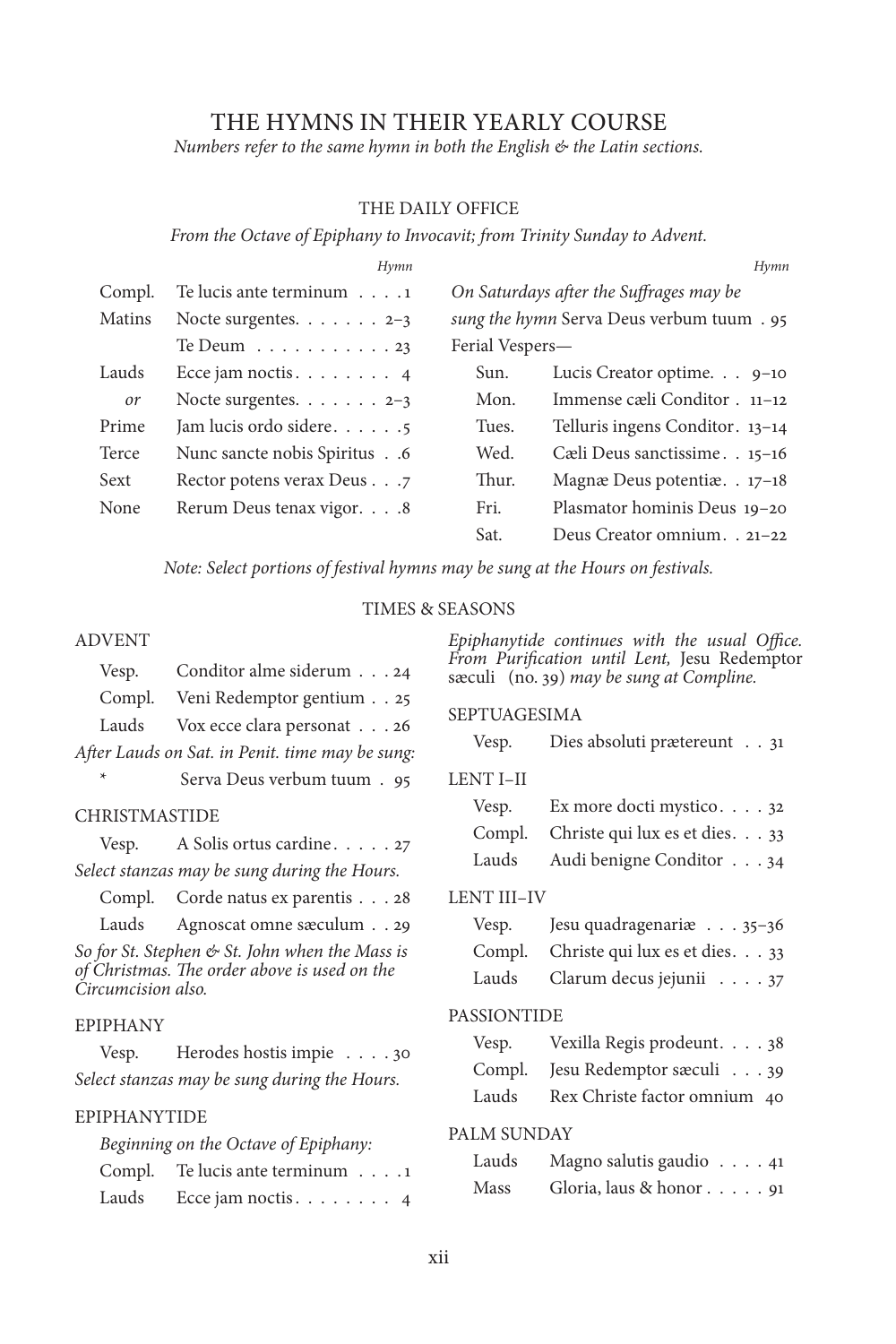|                     | Hymn                                     |                                     |                |
|---------------------|------------------------------------------|-------------------------------------|----------------|
| <b>GOOD FRIDAY</b>  |                                          | Compl.                              | Bea            |
| Lauds               | Rex Christe factor omnium 40             | Lauds                               | Ver            |
|                     | May be sung with Laus tibi Christe. 99   |                                     |                |
| Mass                | Crux fidelis inter omnes. 92             | <b>HOLY TRINITY</b>                 |                |
| <b>Vespers</b>      | Vexilla regis prodeunt 38                | Vespers                             | ΟI             |
| Compl.              | Jesu Redemptor sæculi. 39                | Compl.                              | Te l           |
|                     |                                          | Lauds                               | O <sub>I</sub> |
| <b>EASTER VIGIL</b> |                                          |                                     |                |
| (Hours)             | Vexilla Regis prodeunt. 38               | <b>CORPUS CHRIS</b>                 |                |
| Mass                | Inventor rutili. 93                      | Vespers                             | Par            |
| Compl.              | Jesu nostra redemptio 46                 | Compl.                              | Te l           |
|                     |                                          | Lauds                               | Ver            |
| EASTER DAY          |                                          |                                     |                |
| Vespers             | Vita sanctorum $\ldots \ldots \ldots$ 42 | TRINITYTIDE                         |                |
| Mass                | Salve festa dies 94                      | Vespers                             | ΟI             |
|                     |                                          | Compl.                              | Te l           |
| <b>EASTERTIDE</b>   |                                          | But from All Sain                   |                |
| Vespers             | Vita sanctorum $\ldots \ldots \ldots$ 42 | Compl.                              | Jest           |
| Compl.              | Ad cenam Agni providi 43                 |                                     |                |
|                     | Lauds (in the Octave) Hæc est dies 102   | <b>DEDICATION C</b>                 |                |
|                     | (thereafter) Chorus novæ Jerusalem 44    | Urbs beata Je                       |                |
| ASCENSIONTIDE       |                                          | AD LIBITUM                          |                |
| Vespers             | Festum nunc celebre 45                   | <b>Against Enemies</b>              |                |
| Compl.              | Jesu nostra redemptio 46                 | Serva Deus ve                       |                |
| Lauds               | Æterne Rex altissime 47                  | Days of Prayer &                    |                |
|                     |                                          | Dicamus omr                         |                |
| WHITSUNTIDE         |                                          | $(\text{stanzas } 5 \text{ ff. c})$ |                |
| <b>Vespers</b>      | Veni Creator Spiritus 48                 |                                     |                |
|                     |                                          |                                     |                |
|                     |                                          |                                     |                |
|                     |                                          |                                     |                |
|                     |                                          |                                     |                |
|                     |                                          |                                     |                |
|                     |                                          |                                     |                |
|                     |                                          |                                     |                |

 Hymn eata nobis gaudia . . . . . . 49 eni Creator (sts 4, 6, 7).  $\ldots$  48

| Vespers O Lux beata Trinitas (et). 50  |  |
|----------------------------------------|--|
| Compl. Te lucis ante terminum $\dots$  |  |
| Lauds O Lux beata Trinitas (tres) . 51 |  |

# STI<sub>I</sub>

|       | Vespers Pange lingua (corporis) 52 |  |
|-------|------------------------------------|--|
|       | Compl. Te lucis ante terminum 1    |  |
| Lauds | Verbum supernum prodiens 53        |  |

| Vespers O Lux beata Trinitas (et). 50   |  |  |
|-----------------------------------------|--|--|
| Compl. Te lucis ante terminum $\dots$ . |  |  |
| But from All Saints to Advent:          |  |  |
|                                         |  |  |

su Redemptor sæculi . . . 39

# OF A CHURCH

|  |  |  | Urbs beata Jerusalem 54 |  |  |  |  |  |  |  |  |  |  |  |  |  |
|--|--|--|-------------------------|--|--|--|--|--|--|--|--|--|--|--|--|--|
|--|--|--|-------------------------|--|--|--|--|--|--|--|--|--|--|--|--|--|

| Against Enemies of the Church                  |
|------------------------------------------------|
| Serva Deus verbum tuum 95                      |
| Days of Prayer & Repentance                    |
| Dicamus omnes cernui $\ldots \ldots \ldots$ 32 |
| (stanzas 5 ff. of Ex more docti mystico)       |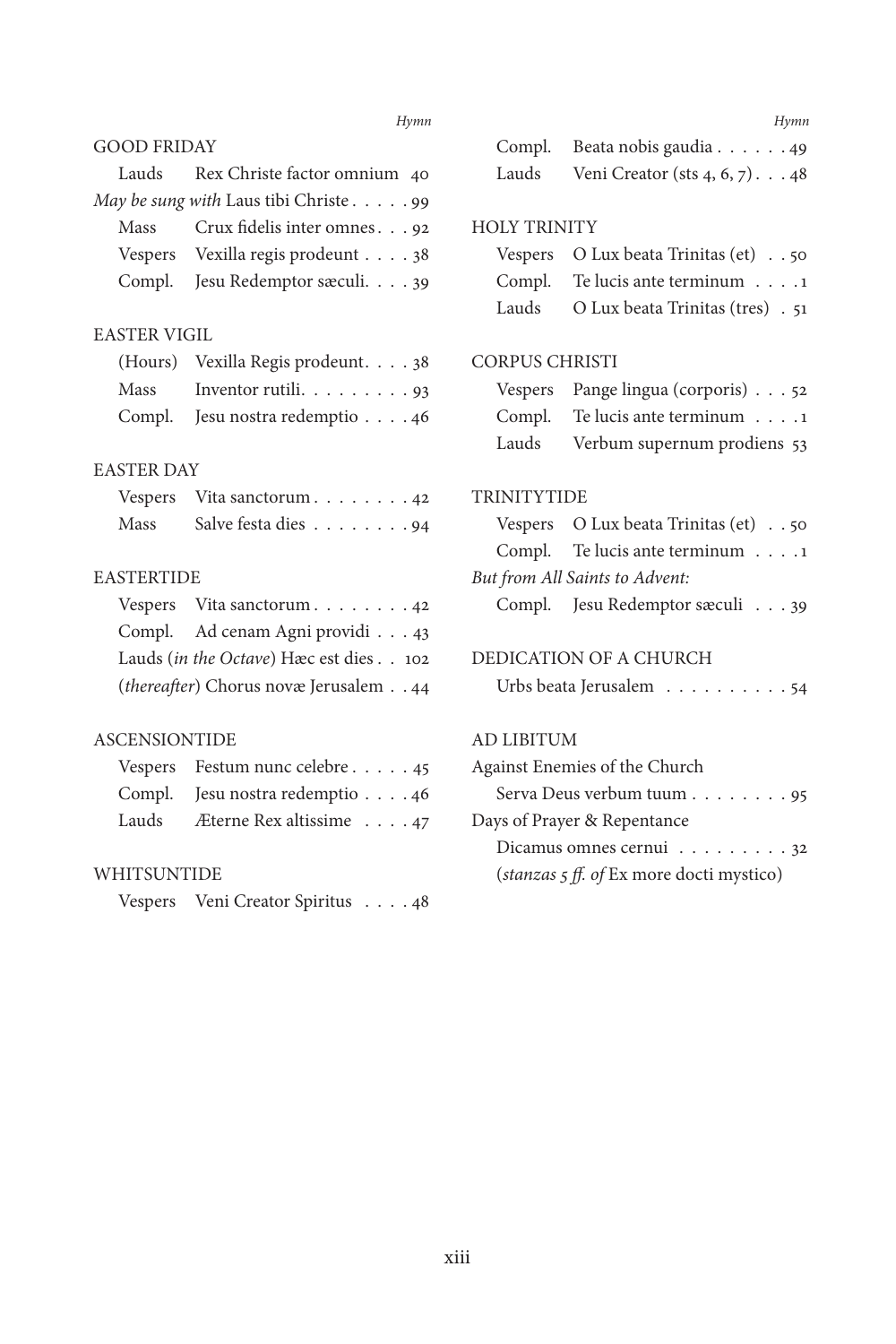# PROPER OF SAINTS

|       | Hymn                                       |
|-------|--------------------------------------------|
|       | Conversion of St. Paul (Jan. 25)           |
|       | Lauds Pauli diem, Pauli fidem 55           |
|       | Purification of St. Mary, V (Feb. 2)       |
|       | Vespers A Solis ortus cardine27            |
|       | Lauds Quod chorus vatum 56                 |
|       | Annunciation of St. Mary, V (Mar. 25)      |
|       | Vespers Fit porta Christi pervia 57        |
| *     | Quod Esaias dixerat 58                     |
|       | Invention of the Holy Cross (May 3)        |
| Vesp. | Signum crucis mirabile 59                  |
| Lauds | $\epsilon$<br>$\alpha$<br>$\alpha$         |
|       | Nativity of St. John the Baptist (June 24) |
|       | Vespers Æterno gratias Patri 60            |
|       | Lauds Ut queant laxis 61                   |
| *     | Ut queat festo (1st part) $\ldots$ 74      |
|       | Ss. Peter & Paul (June 29)                 |
|       | Vespers Aurea luce et decore 62            |
| or    | Lux aurea $\ldots \ldots \ldots \ldots 63$ |
|       | Visitation of St. Mary, V (July 2)         |
|       | Vespers Adsunt festa jubilæa 64            |
|       | Lauds En miranda prodigia. 65              |
| ⊁     | Æterne gratias tibi 66                     |
|       |                                            |

|                                    | Hymn                                        |  |
|------------------------------------|---------------------------------------------|--|
| $\ast$                             | Quam læta perfert nuntia 67                 |  |
| *                                  | O Christe salus unica 68                    |  |
|                                    | St. Mary Magdalene (July 22)                |  |
|                                    | Vespers Jesu Christe auctor vitæ69          |  |
|                                    | Lauds Lauda mater Ecclesia. 70              |  |
| *                                  | Mundi secuta lubrica 71                     |  |
| St. Lawrence (Aug. 10)             |                                             |  |
|                                    | Lauds En martyris Laurentii 72              |  |
| Assumption of Mary (Aug. 15)       |                                             |  |
|                                    | Vesp. Gaude visceribus mater 73             |  |
|                                    | Beheading of St. John the Baptist (Aug. 29) |  |
|                                    | Lauds Ut queat festo (2nd part) 74          |  |
|                                    | Nativity of St. Mary, V (Sep. 8)            |  |
| Vesp.                              | Fit porta Christi pervia 57                 |  |
| or                                 | Gaude visceribus 73                         |  |
| St. Michael & All Angels (Sep. 29) |                                             |  |
|                                    | Lauds Tibi Christe splendor 75              |  |
| All Saints (Nov. 1)                |                                             |  |
|                                    | Common of Martyrs                           |  |
| St. Martin (Nov. 11)               |                                             |  |
|                                    | Lauds Martine Confessor 76                  |  |
| St. Catherine (Nov. 25)            |                                             |  |
|                                    | Lauds Christe salvator omnium 77            |  |

# COMMON OF SAINTS

| Of St. Mary, V     |                                            |
|--------------------|--------------------------------------------|
| Vesp.              | Ave maris stilla $\ldots \ldots \ldots$ 78 |
| Lauds              | Quem terra pontus. 79                      |
| Of the Holy Angels |                                            |
| Vesp.              | Christe sanctorum 80-81                    |
|                    | Compl. Deum precemur supplices . 82        |
| *                  | Dicimus grates tibi 83                     |
|                    | Of Apostles (& Evangelists)                |
| Vesp.              | Exultet vera Ecclesia 84                   |
|                    | Lauds Æterna Christi munera 85             |

| Of Martyrs    |                              |
|---------------|------------------------------|
| Vesp.         | Deus tuorum militum 86       |
| Lauds         | Rex gloriose Martyrum. 87-88 |
| Of Confessors |                              |
|               | Lauds Iste Confessor. 89     |
| Of Virgins    |                              |
| Lauds         | Jesu corona Virginum 90      |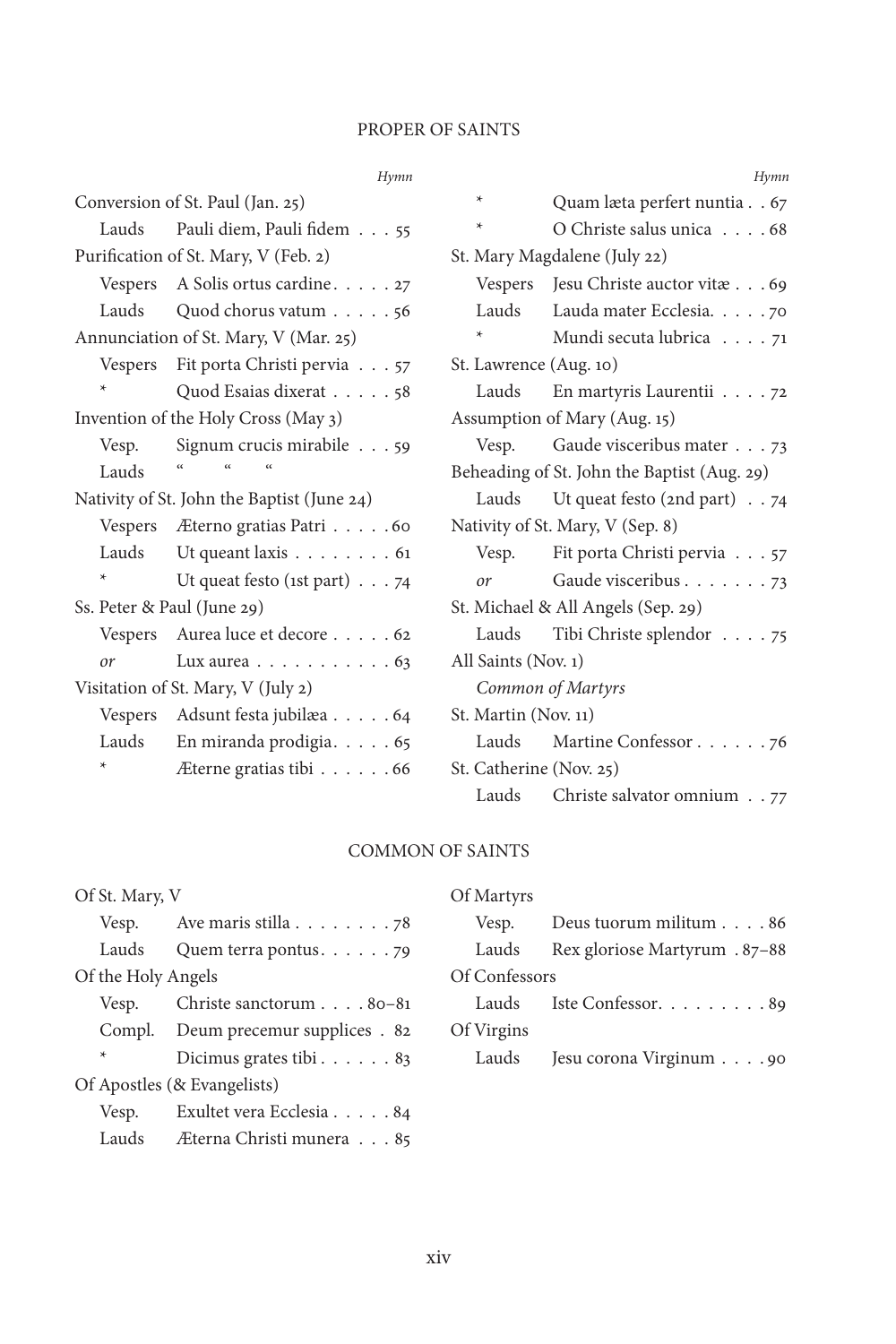#### TO THEE BEFORE THE CLOSE OF DAY

 $\mathbf 1$ 



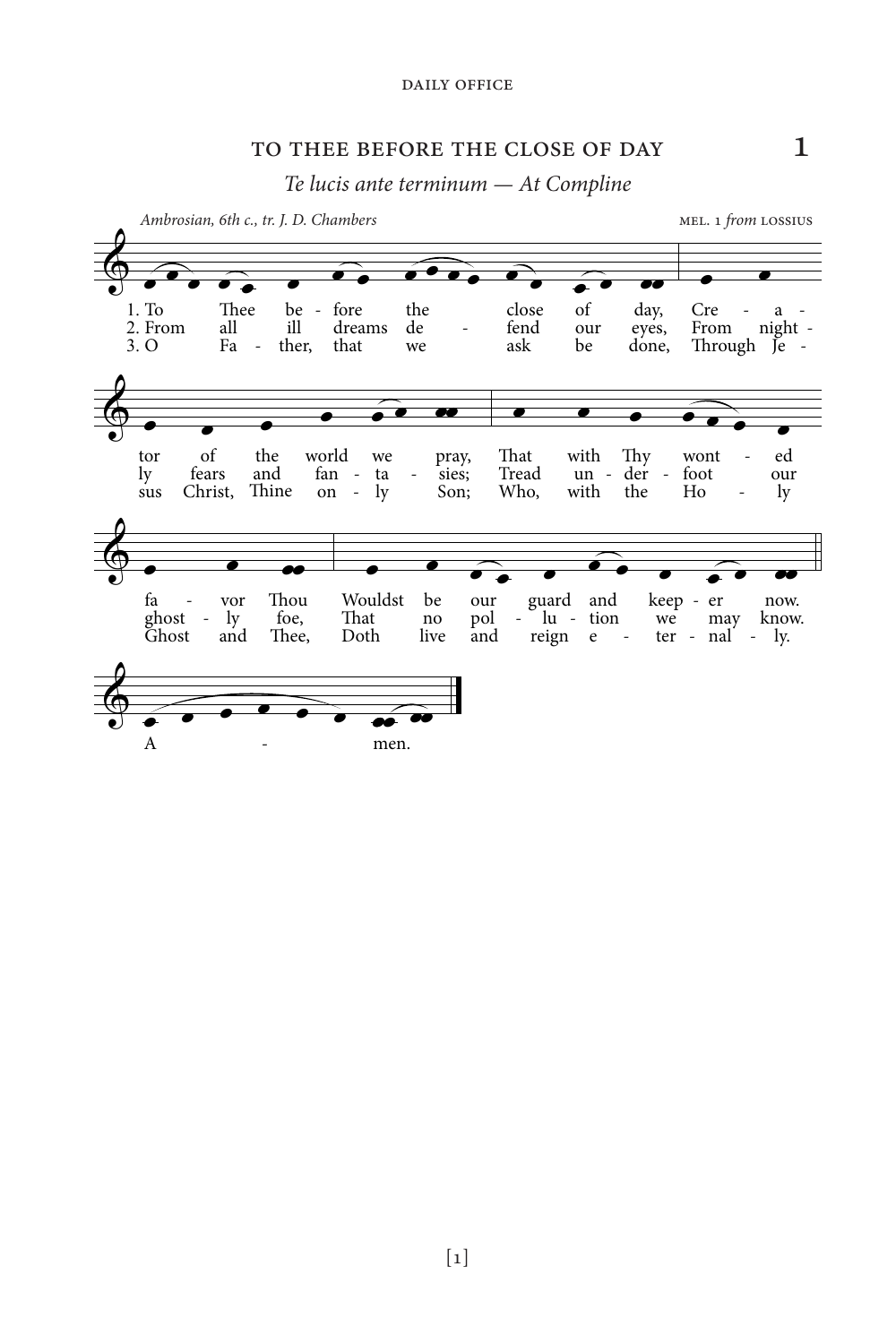$\overline{2}$ 

### FATHER, WE PRAISE THEE

Nocte surgentes - Sundays at Matins (Vigils)

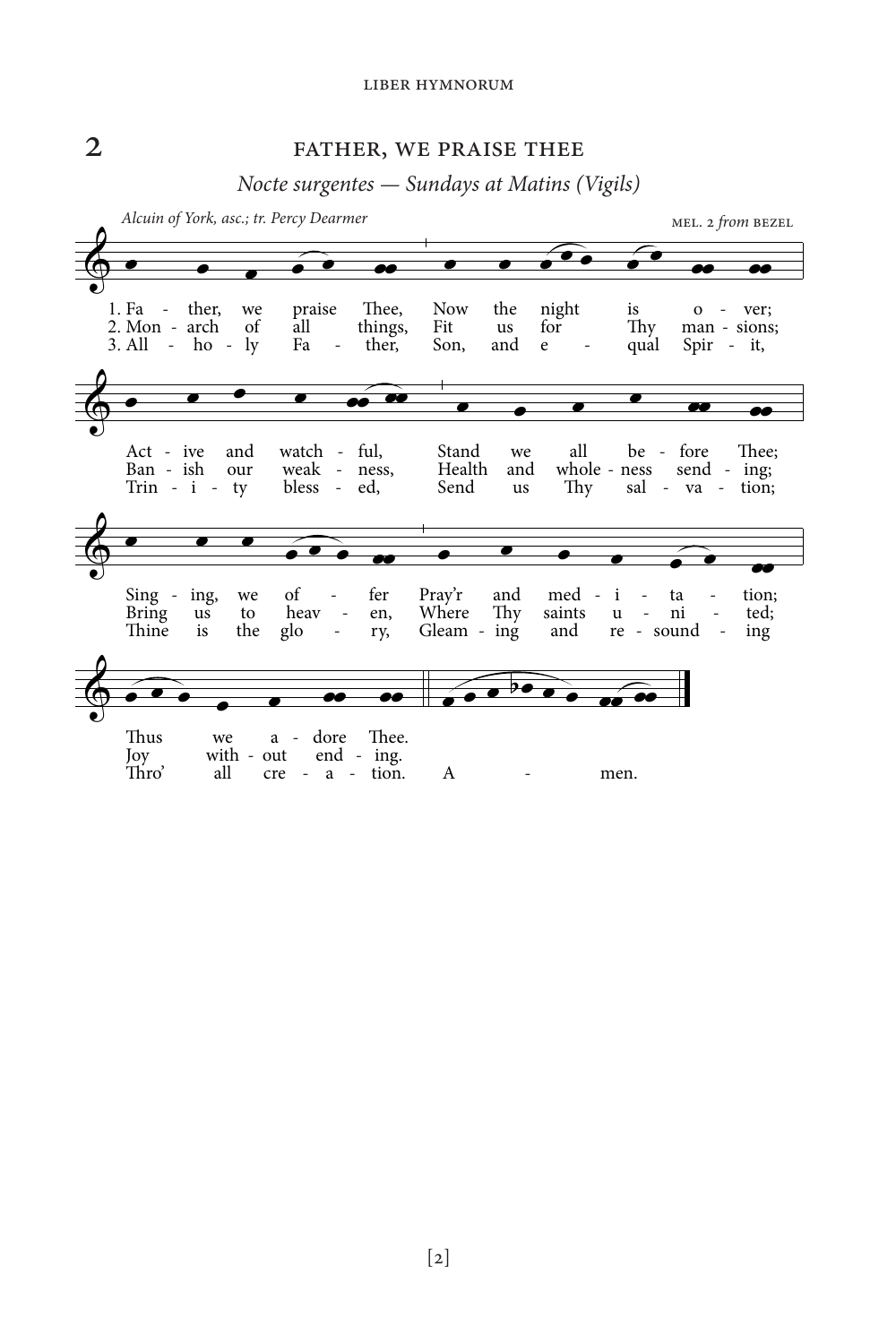Another melody



 $\overline{3}$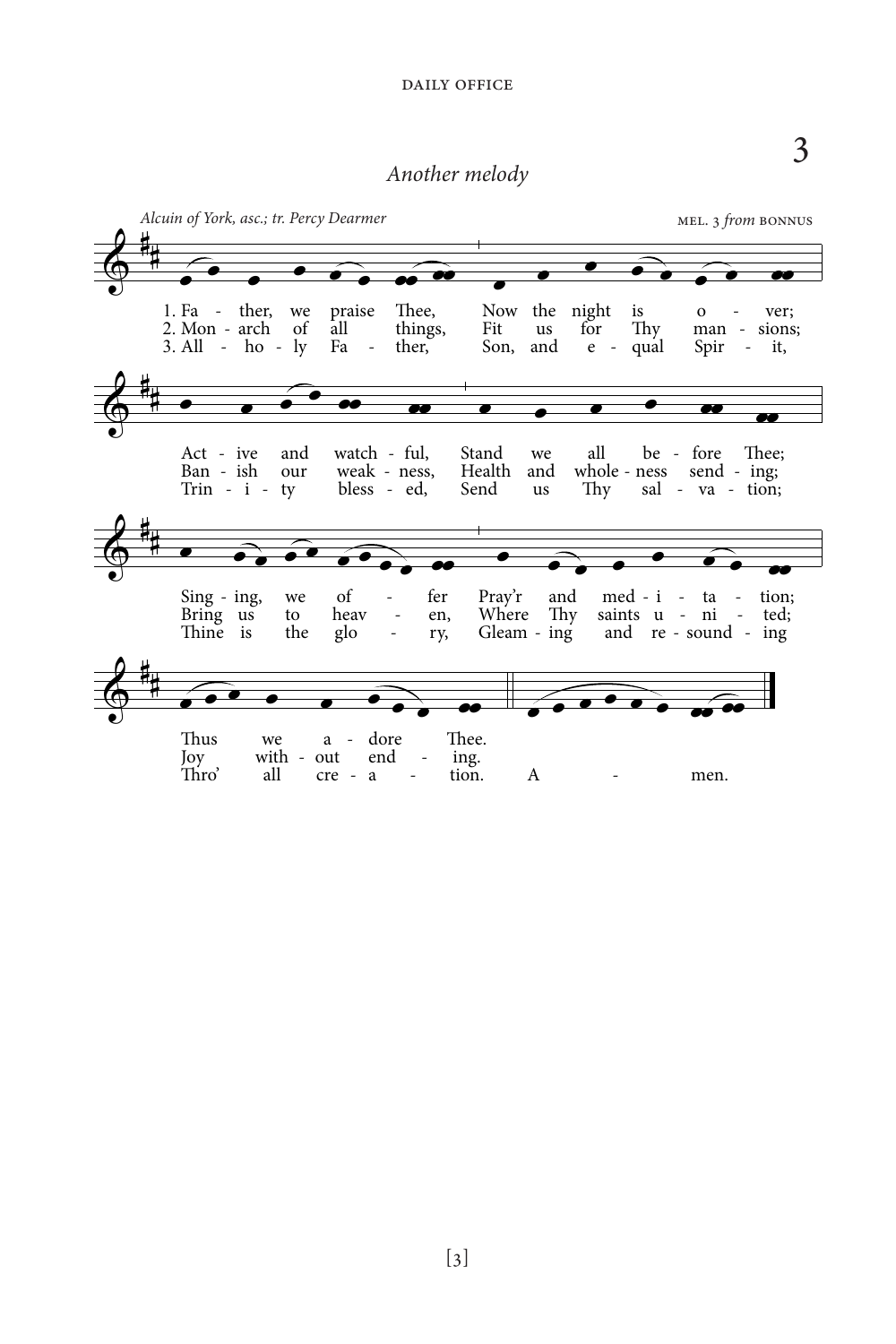# $\overline{4}$

#### **LO! THE DIM SHADOWS**

Ecce jam noctis - At Lauds

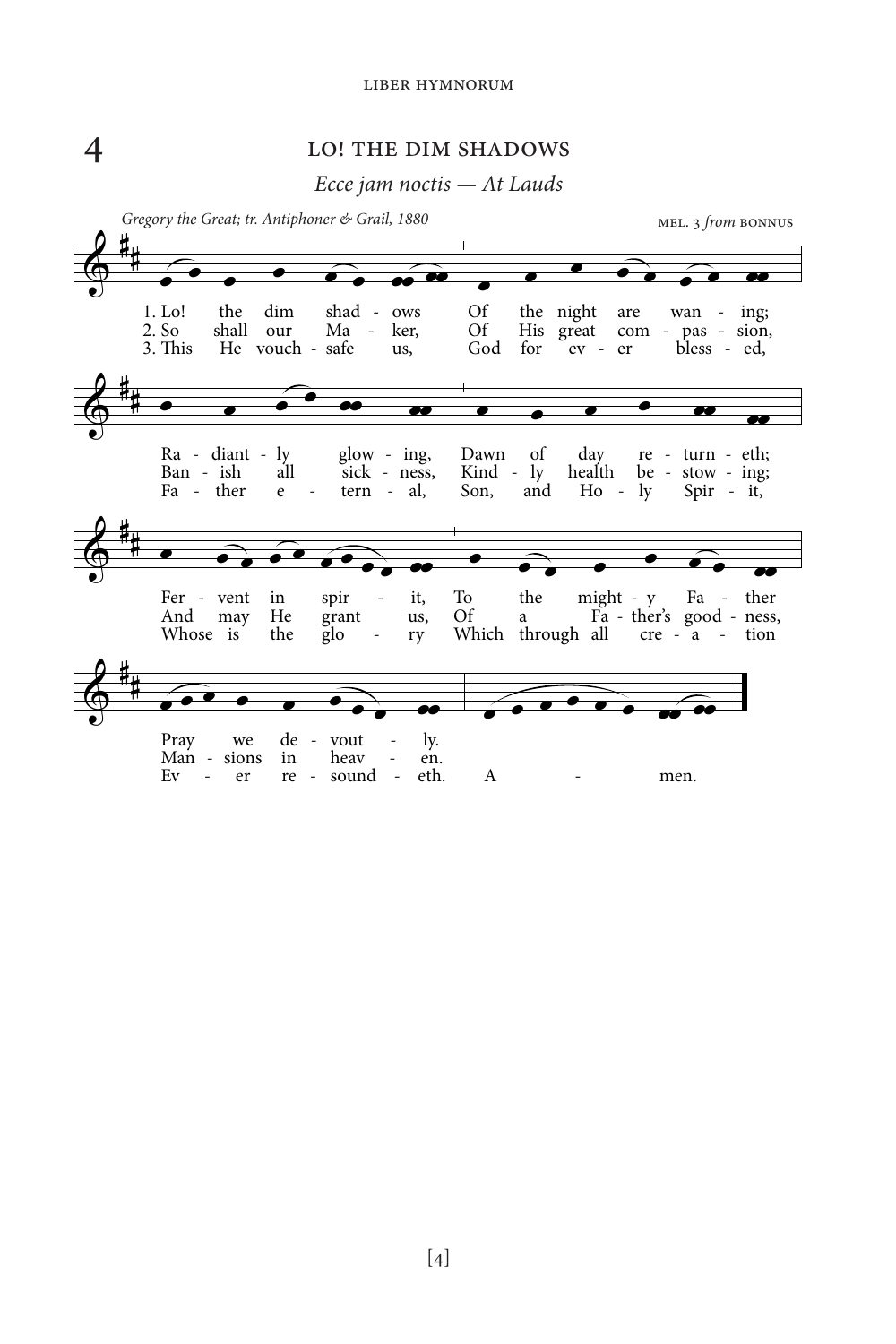#### DAILY OFFICE

# NOW THAT THE DAYLIGHT FILLS THE SKY

Jam lucis orto sidere - At Prime



 $\overline{A}$ men.

5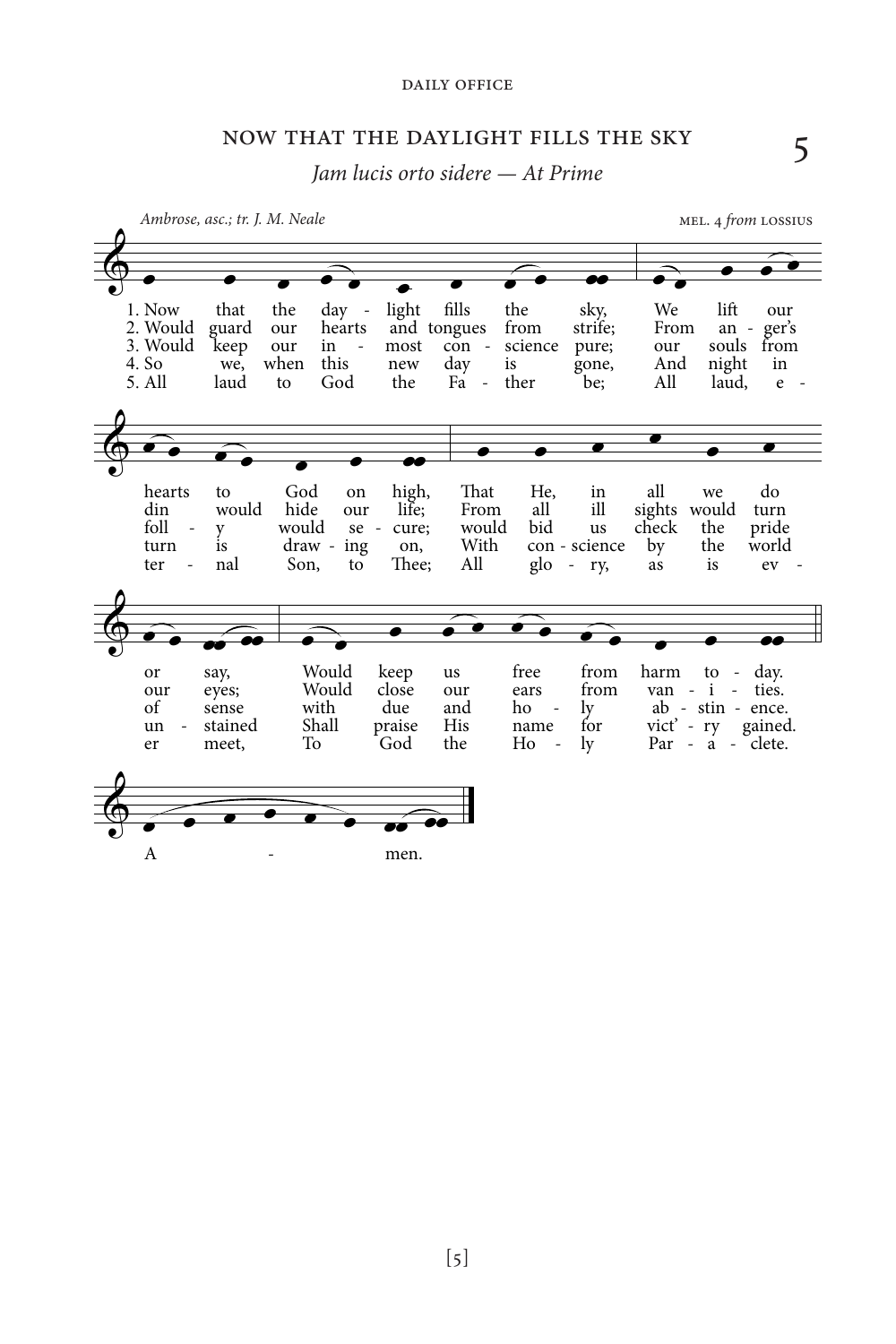

# WE PRAISE THEE, O GOD

Te Deum laudamus - Canticle at Matins

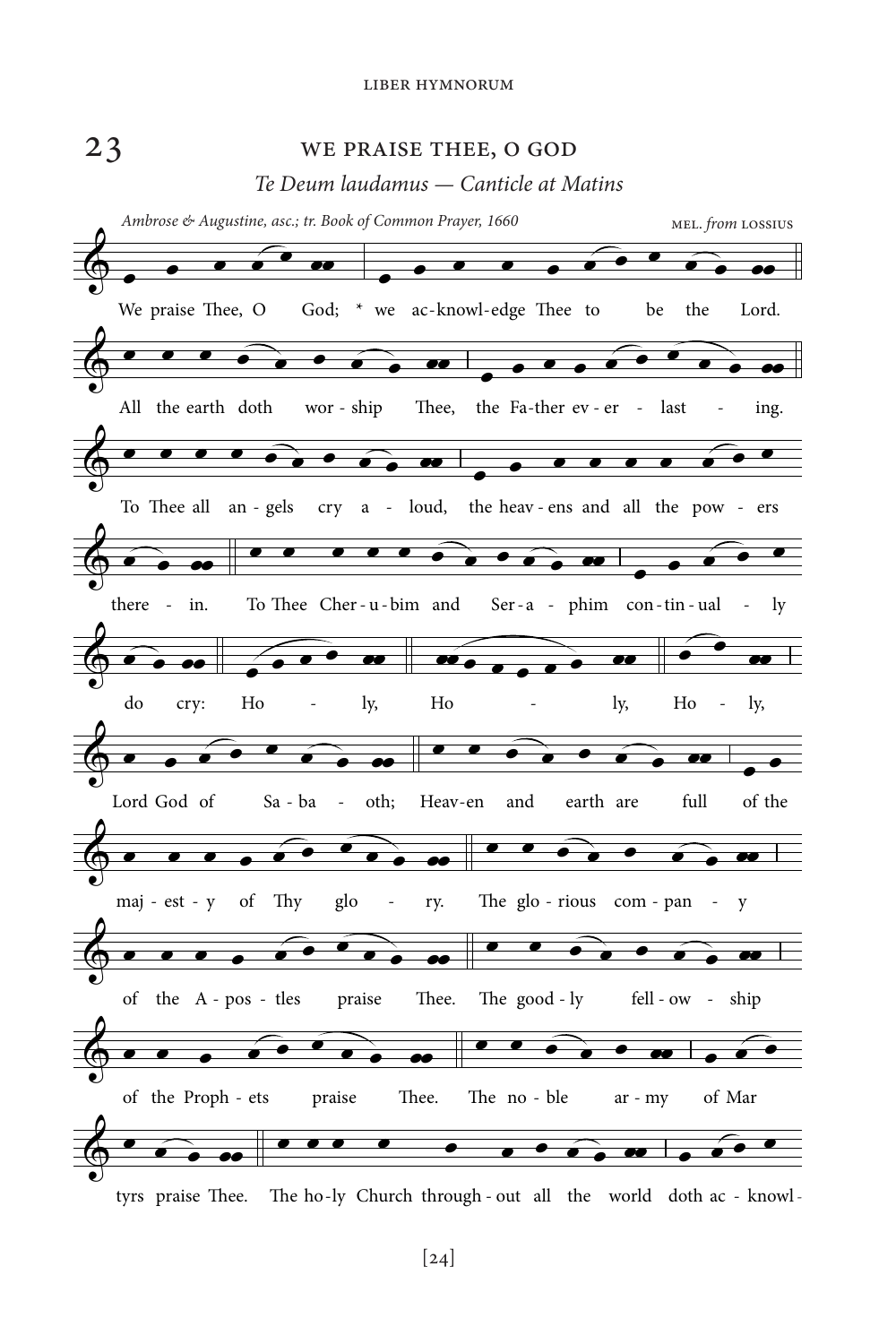#### **CREATOR OF THE STARS OF NIGHT**

Conditor alme siderum — In Advent at Vespers



6. To Thee, O Holy One, we pray, Our Judge in that tremendous day, Ward off, while yet we dwell below, The weapons of our crafty foe.



7. To God the Father, God the Son, And God the Spirit, Three in One, Laud, honor, might, and glory be From age to age eternally.

24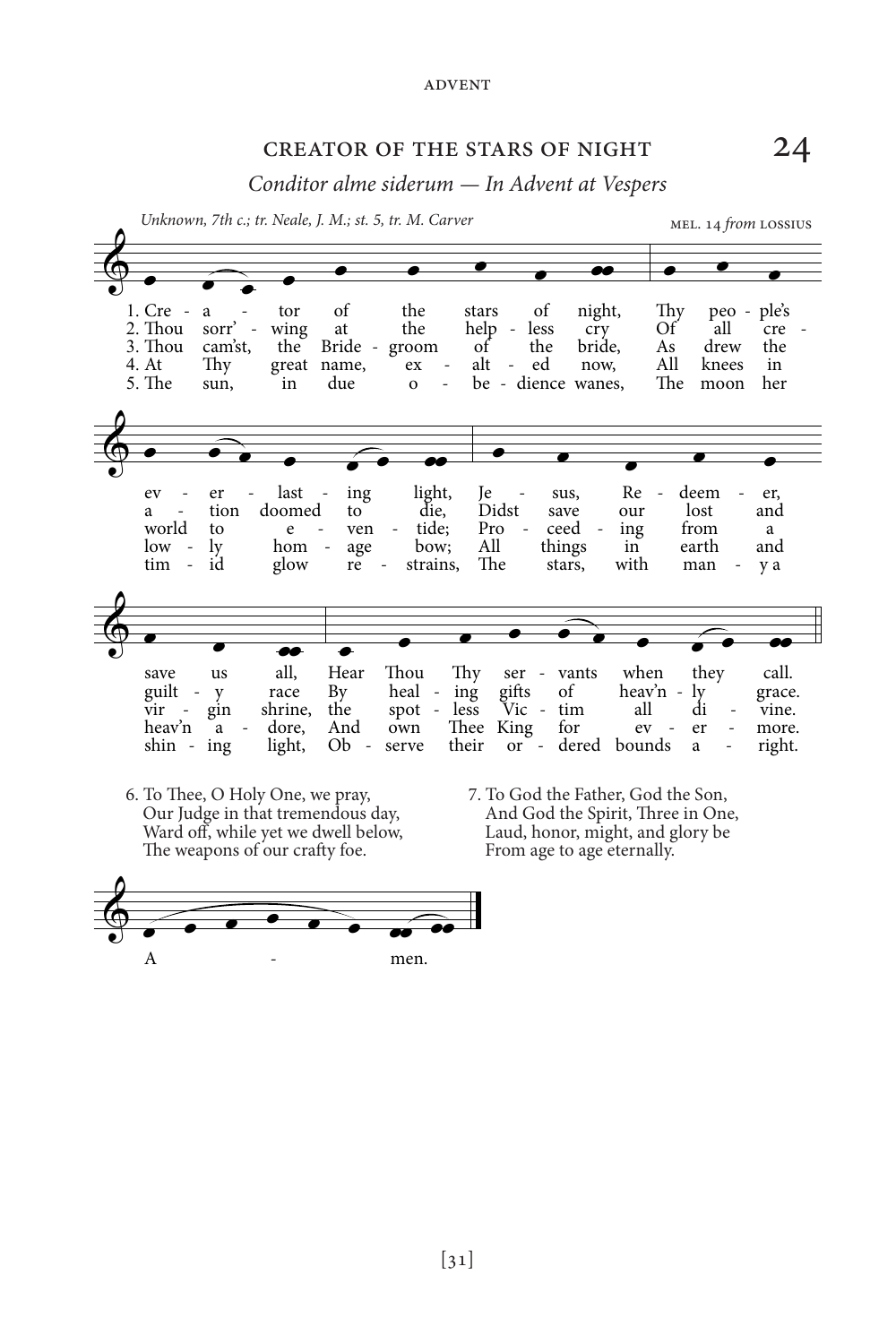25

# COME, THOU REDEEMER OF THE EARTH

Veni Redemptor gentium - In Advent at Compline

| Ambrose; tr. J. M. Neale                                                                                                                                                                                                                                                                                                  | MEL. 15 from LOSSIUS                                                                                                                                                                                                    |
|---------------------------------------------------------------------------------------------------------------------------------------------------------------------------------------------------------------------------------------------------------------------------------------------------------------------------|-------------------------------------------------------------------------------------------------------------------------------------------------------------------------------------------------------------------------|
| Re - deem - er<br>the<br>1. Come, Thou<br>οf<br>2. Be - gott - $en$<br>of<br>no<br>hu - man<br>vir - gin womb that bur - den gained<br>$3.$ The<br>4. Forth from His cham - ber<br>go - eth                                                                                                                               | earth,<br>And<br>fest<br>$man - i -$<br>Thy<br>will,<br>But<br>of<br>the<br>Spir - it,<br>With<br>vir - gin<br>hon - or<br>That<br>roy - al<br>home<br>οf<br>He,                                                        |
| birth:<br>Let<br>$vir$ -<br>gin<br>$ev' - ry$<br>The Word<br>art<br>still<br>Thou<br>οf<br>The<br>all<br>stained:<br>$un -$<br>ban - ners<br>ri<br>A<br>giant<br>in<br>pu -<br>ty,                                                                                                                                        | fall;<br>$a - dor - ing$<br>age<br>flesh<br>God<br>in<br>ar<br>rayed,<br>of<br>vir - tue<br>there<br>glow;<br>fold<br>sub - stance<br>two<br>one,                                                                       |
| be - fits<br>Such birth<br>the<br>God<br>pro-mised Fruit to<br>The<br>man<br>dwells<br>God<br>His<br>tem - ple<br>in<br>$Re - j_0$ - ing<br>now His<br>course<br>5. From God the Father He proceeds,<br>To God the Father back He speeds;<br>His course He runs to death and hell.<br>Returning on God's throne to dwell. | of<br>all.<br>dis<br>played.<br>low.<br>be<br>to<br>run.<br>7. Thy cradle here shall glitter bright,<br>And darkness breathe a newer light,<br>Where endless faith shall shine serene,<br>And twilight never intervene. |
| 6. O equal to the Father, Thou!<br>Gird on Thy fleshly mantle now;<br>The weakness of our mortal state<br>With deathless might invigorate.                                                                                                                                                                                | 8. All laud to God the Father be,<br>All praise, eternal Son, to Thee;<br>All glory, as is ever meet,<br>To God the Holy Paraclete.                                                                                     |
| А<br>men.                                                                                                                                                                                                                                                                                                                 |                                                                                                                                                                                                                         |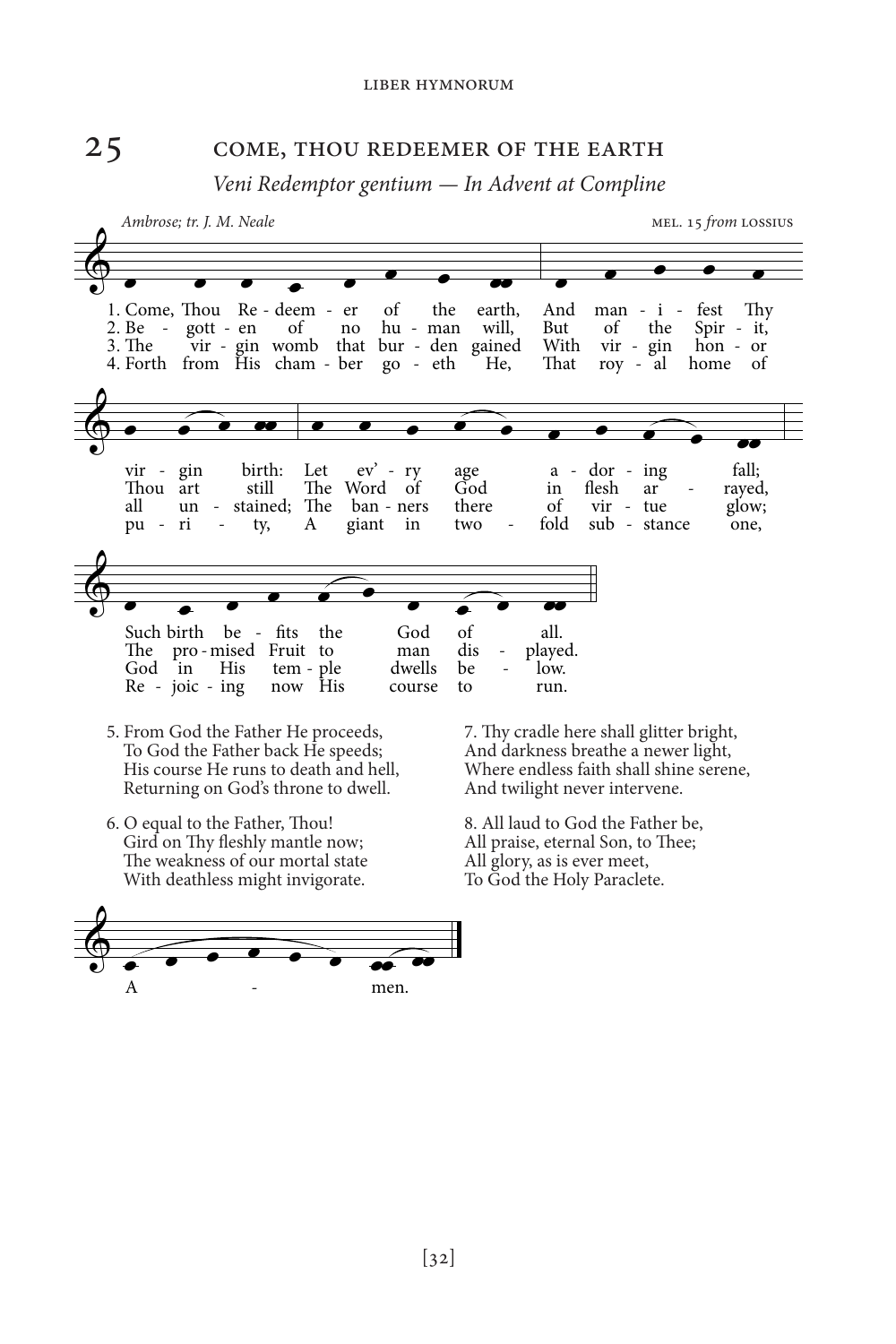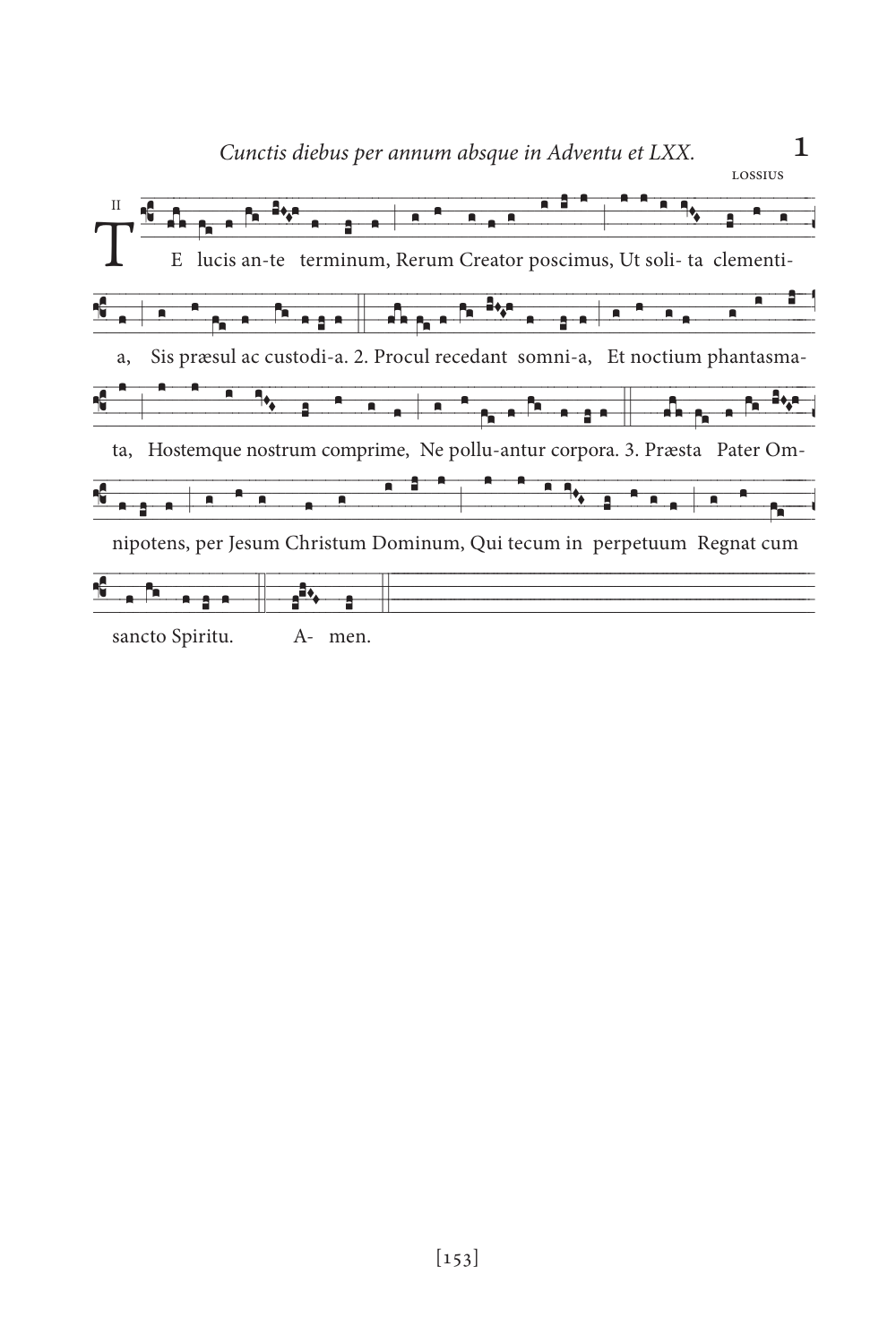

canentes, Cum suis sanctis valeamus aulam Ingredi cæ-li, simul et be-atam Ducere vi- tam. 3. Præstet hoc nobis De-i-tas be-a-ta Patris ac Nati pari-terque 

sancti Spi-ritus, cu-jus rebo-at per omnem Glo-ri-a mundum. A- men.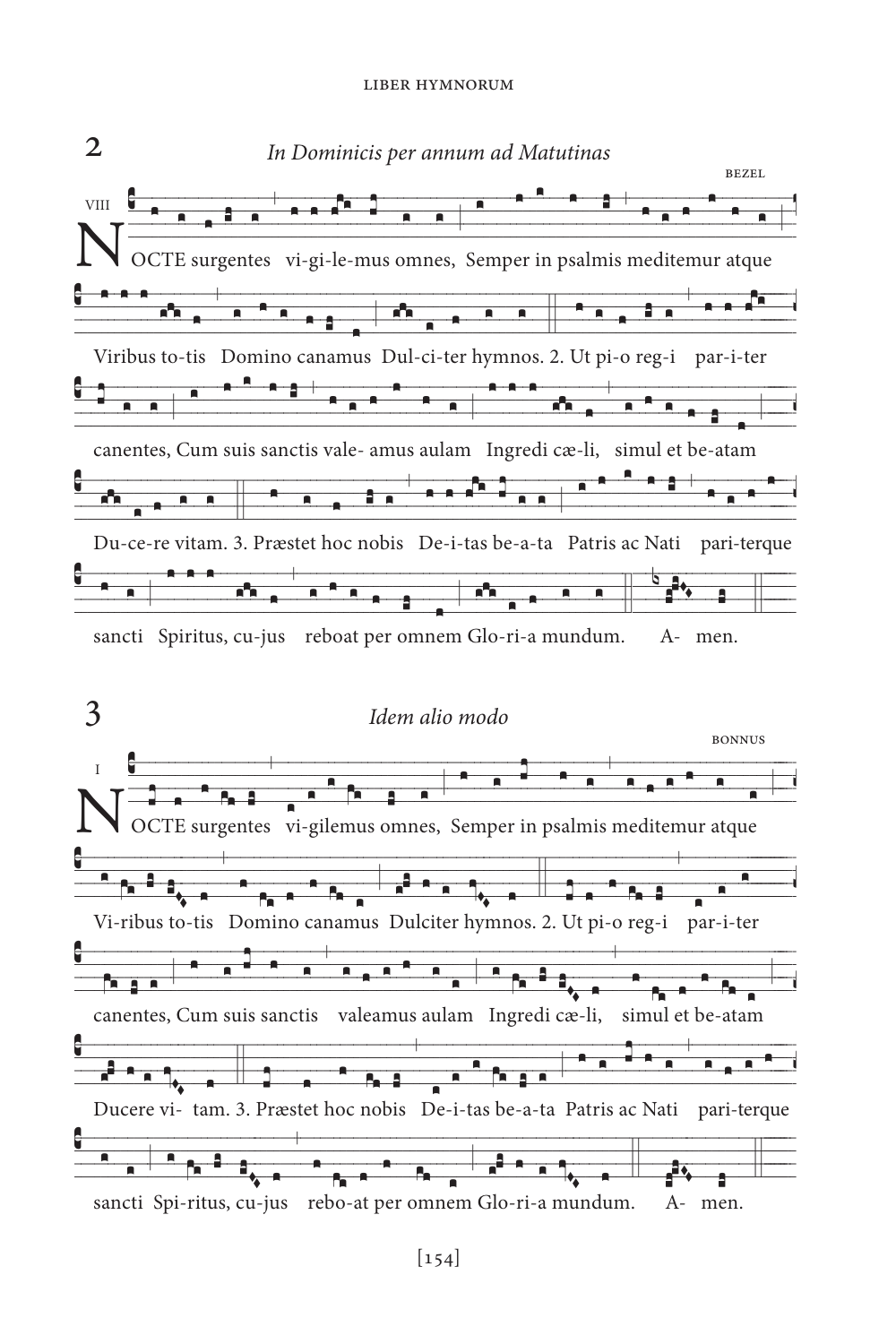#### ORDINARII

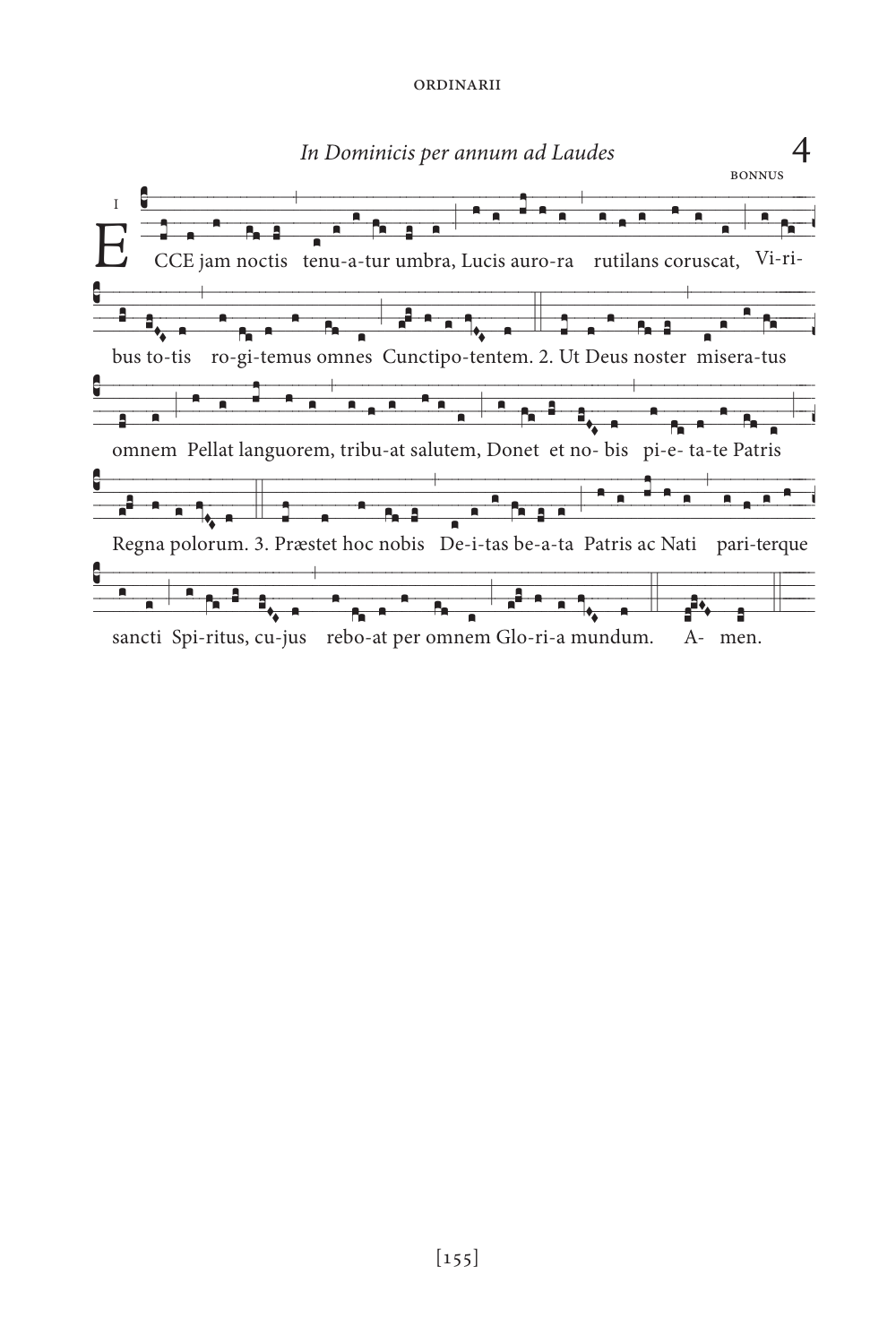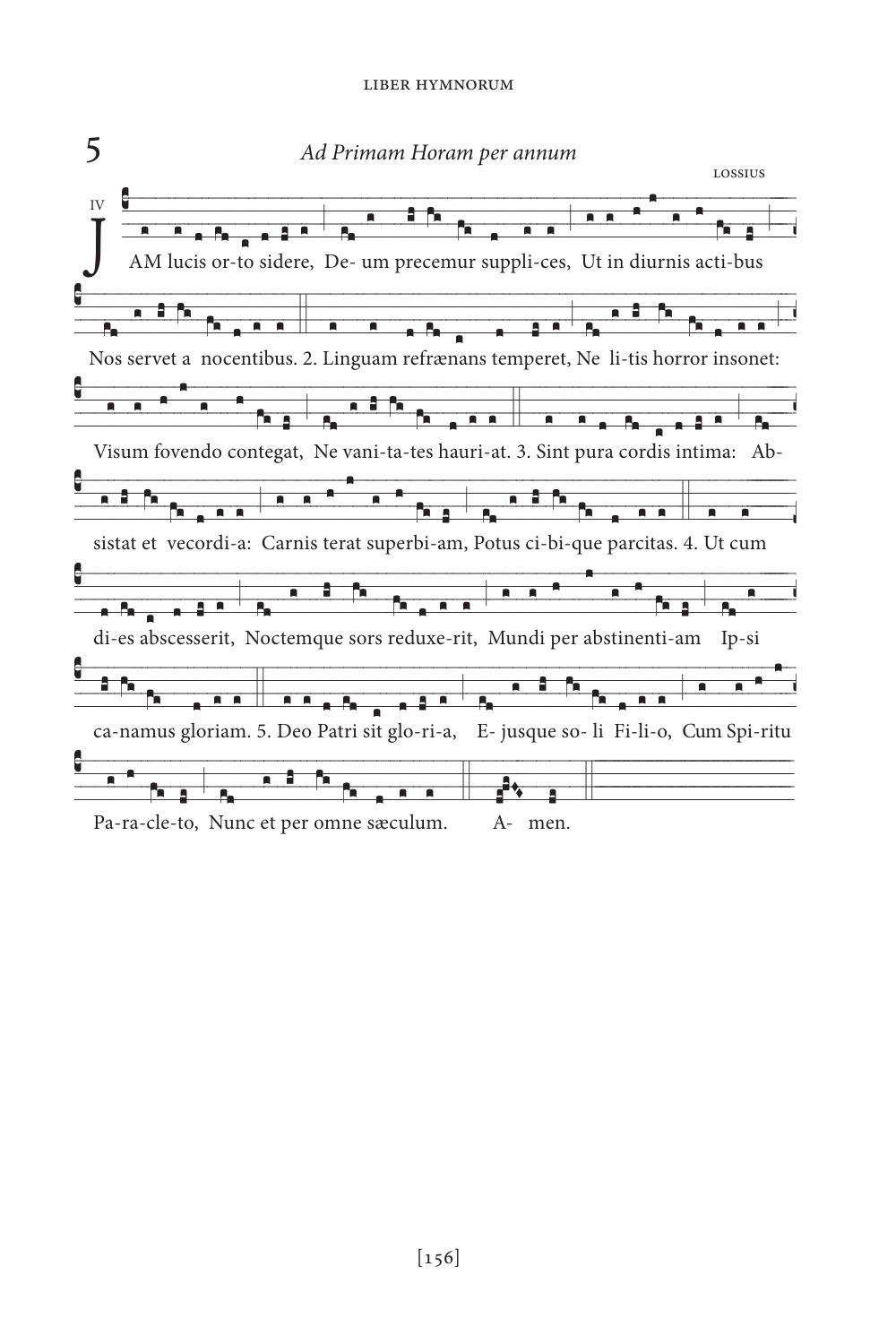$2<sub>3</sub>$ Ad Matutinas per annum canticum **LOSSILIS** E Deum laudamus, te Dominum confi-temur : Te æternum Patrem omnis <u>Gee a<sup>n</sup>te and a series and a straight</u> terra vene- ratur. Tibi omnes ange-li, ti-bi cæli et universæ potes-ta-tes : Tibi Cherubin et Seraphin incessabi-li voce proclamant \* SAN-CTUS, SAN-CTUS, SANCTUS Dominus Deus Sabaoth; Pleni sunt cæli et terra Ma-jestatis glori-æ tu- æ. Te glori-o-sus Apostolorum chorus: Te Prophetarum laudabilis nume-rus. Te Mar-tyrum candidatus: laudat e-xerci-tus. Te per orbem terrarum: sancta confitetur Ec-<u> Paa Baaraa aa aa aa aa aa aa aa aa aa aa aan amaan ah aa aan amaan ah aa aan amaan ah aan amaan ah aan amaan a</u> cle-si- a, Patrem immensæ majesta- tis. Venerandum tuum verum: et unicum Fi-li-um. Sanctum quoque Para-cletum Spiritum. Tu Rex glori-æ Christe. Tu Pa-tris sempiternus es Fi-li-us. Tu ad liberandum suscepturus hominem, non horru-is- ti Virginis uterum. Tu devicto mortis a-cu-le-o, a-peru-is-ti credentibus re-<u>C a â<sub>p</sub> de e e e a <sup>a î</sup>çe e pe â <sub>în</sub> de e <sup>a</sup> pe în e-</u>

gna cælo-rum. Tu ad dexteram Dei se- des in glo-ri-a Patris. Judex crede-ris esse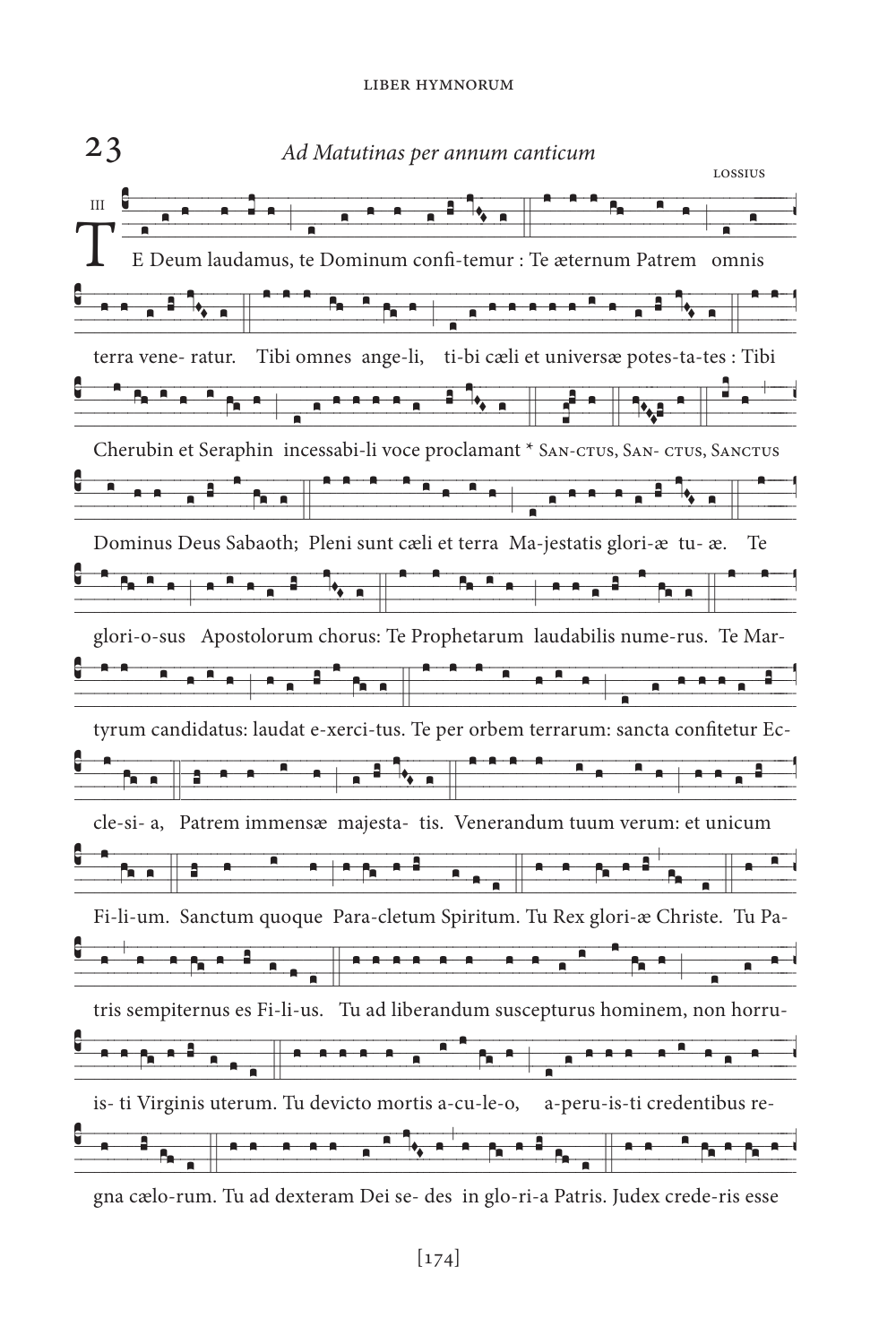#### **ADVENTUS**

24 In Adventu ad Vesperas **LOSSIUS** ONDITOR alme siderum, Æterna lux credentium, Christe Redemptor omni-um Exaudi preces supplicum. 2. Qui condolens interi-tu, Mortis peri-re sæculum, Salvasti mundum languidum, Donans re-is remedi-um. 3. Vergen-<u>a <sup>2</sup> a <sup>2</sup> a <sup>2</sup> a <sup>2</sup> a 2 <sup>3</sup> a 2 <sup>3</sup> a <sup>2</sup> a <sup>2</sup> a <sup>2</sup> a <sup>2</sup> a <sup>2</sup></u> te mundi vespere, Uti sponsus de thalamo, Egressus honestissima Virginis matris clausula. 4. Cujus forti potentiæ, Genu curvantur omnia, Cælesti-a, terrestri-a, Fatentur nu-tu subdica. [5. Occasum Sol custodiens, Luna pal-lorem retinens, Candor in astris relucens, Certos observat limites.] 6. Te <u>AAAAAAAAAAAAAAAA</u> deprecamur Hagie Venture Judex sæcu-li, Conserva nos in tempore, Hostis a te-lo perfidi. 7. Laus, honor, virtus, glori-a, Deo Patri cum Fi-li-o, Sancto € simul Paracleto In sempiterna sæcula. A- men.